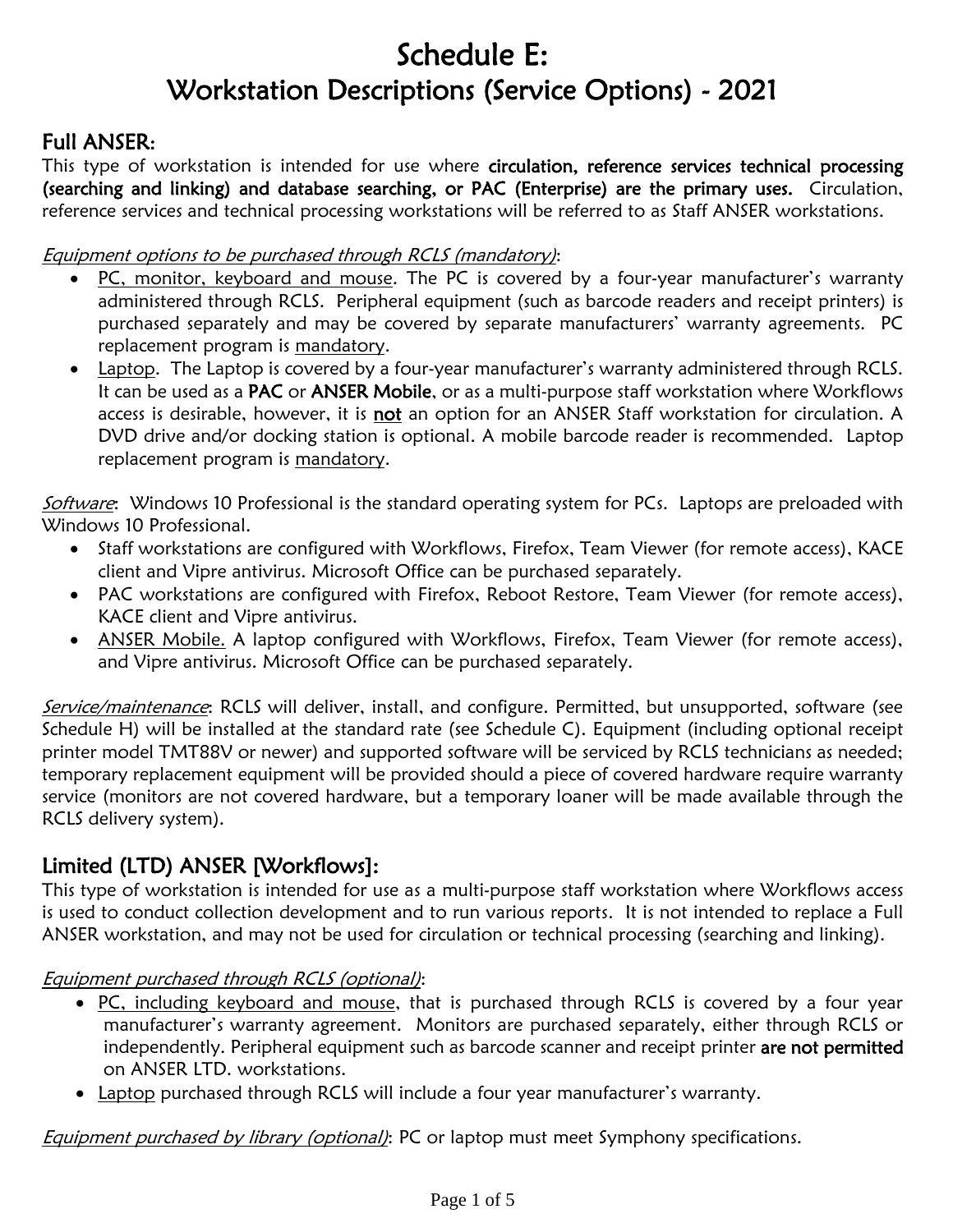Software: The required operating system for a PC is Windows 10 Professional. Laptops are pre-loaded with Windows 10 Pro. Machines are configured with Workflows, Team Viewer (for remote access), KACE client and Vipre antivirus.

Service/maintenance: RCLS will provide Workflows support by telephone or remote access. Initial installation/re-installation fee and on-site service will be charged at the standard rate (see Schedule C).

# Public Option - Full Support:

This workstation is intended to be a multipurpose or internet only public access workstation, for libraries choosing to use RCLS as their primary maintenance service provider.

### Equipment options to be purchased through RCLS (mandatory):

- PC, including keyboard and mouse. Monitors can be purchased through RCLS or independently. The PC is covered by a four-year manufacturer's warranty, administered through RCLS. Peripheral equipment such as a printer can purchased independently; printer support and PC Replacement are optional (see Schedule C).
- Laptop: The laptop is covered by a four-year manufacturer's warranty administered through RCLS. A docking station is optional. Laptop replacement program is optional although highly recommended.

Software: Windows 10 Professional is the standard operating system (OS) for PCs. Laptops are preloaded with Windows 10 Professional. All workstation types are loaded with Firefox, Team Viewer (for remote access), KACE client, Vipre antivirus, and Reboot Restore (disk protection). The addition of EnvisionWare and Microsoft Office Professional are optional (see Schedule C).

Service/maintenance: RCLS will deliver, install, and configure. Permitted, but unsupported, software (see Schedule H) will be installed at the standard rate (see Schedule C). Equipment and supported software will be serviced by RCLS as needed. Temporary replacement equipment will be provided should a piece of covered hardware require warranty service (monitors are not covered hardware, but a temporary loaner will be made available through the RCLS delivery system).

# Public Option - Partial Support:

This workstation is intended as a multipurpose OR Internet only, public access workstation, for libraries choosing to use RCLS only for software maintenance.

Equipment options to be purchased through RCLS (mandatory):

- PC, including keyboard and mouse. Monitors can be purchased through RCLS or independently. The PC is covered by a four-year manufacturer's warranty, administered through RCLS. Peripheral equipment such as a printer is purchased separately and may be covered by a separate manufacturer's warranty agreement. The PC replacement program is not available.
- Laptop: The Laptop is covered by a four-year manufacturer's warranty administered through RCLS. A docking station is optional. Laptop replacement program is not available.

Software: Windows 10 Professional is the standard operating system for PCs. Laptops are preloaded with Windows 10 Professional, Firefox, Team Viewer (for remote access), KACE client, Vipre antivirus, and Reboot Restore (disk protection). EnvisionWare and Microsoft Office Professional are optional (see Schedule C).

Service/maintenance: RCLS will deliver, install, and configure these workstations at our standard rate (see Schedule C). Supported software, via telephone or remote access, will be provided by RCLS as needed. On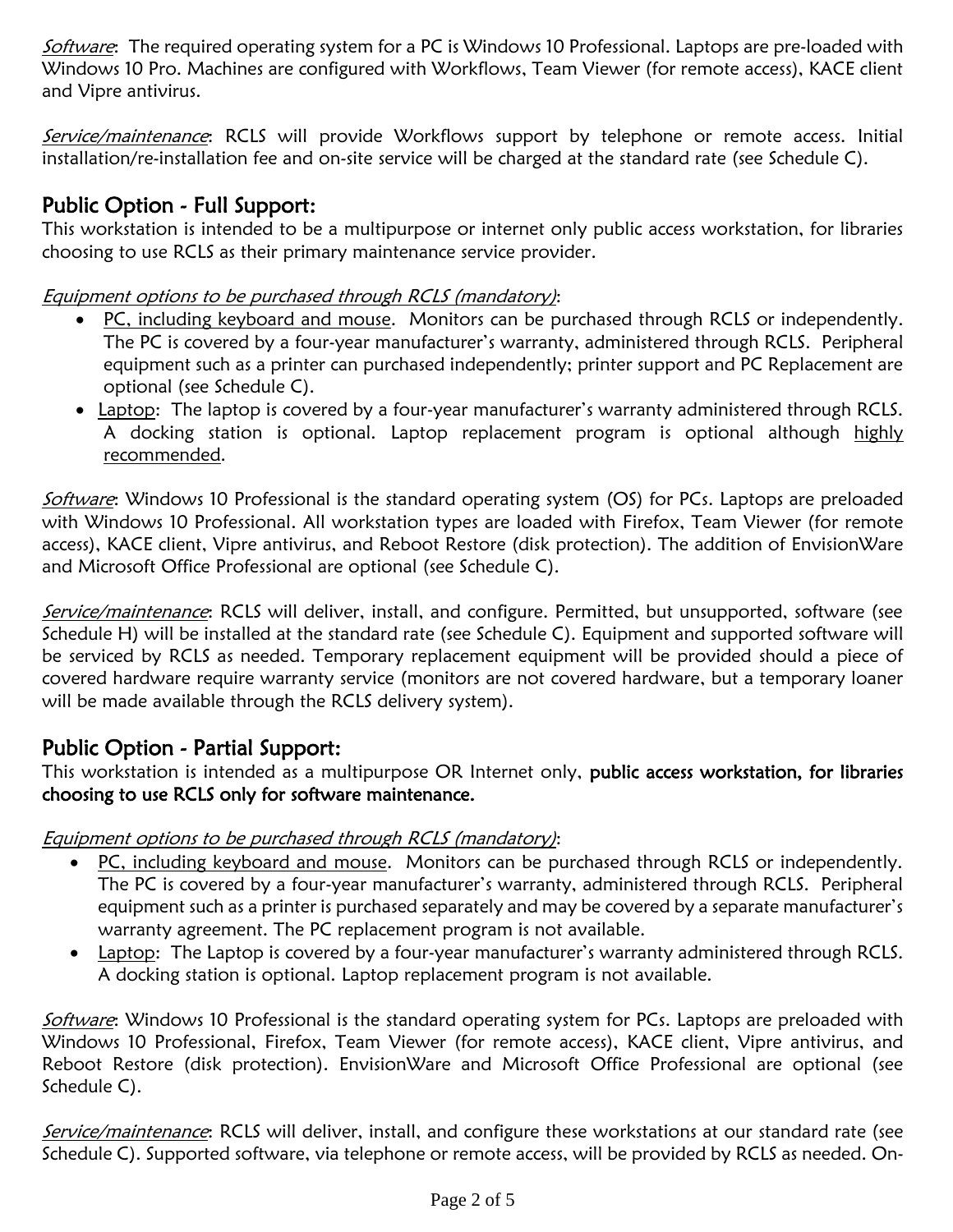site service will be charged at the standard rate. Note: support will not be offered after the manufacturer's warranty expires.

# Staff Option - Full Support:

This workstation is intended for multipurpose staff use (excluding access to Symphony Workflows software), for libraries choosing to use RCLS as their primary maintenance provider.

#### Equipment options to be purchased through RCLS (mandatory):

- PC, including keyboard and mouse. Monitors can be purchased through RCLS or independently. The PC is covered by a four-year manufacturer's warranty, administered through RCLS. Peripheral equipment such as a printer can be purchased independently; printer support and PC Replacement are optional (see Schedule C).
- Laptop: The Laptop is covered by a four-year manufacturer's warranty administered through RCLS. A docking station is optional. Laptop replacement program is optional although highly recommended.

Software: Windows 10 Professional is the standard operating system for PCs. Laptops are preloaded with Windows 10 Professional, Firefox, Team Viewer (for remote access), KACE client and Vipre antivirus. Microsoft Office Professional is optional (see Schedule C).

Service/maintenance: RCLS will set up the workstation, installing above mentioned software as necessary. Permitted, but unsupported, software (see Schedule H) will be installed at the standard rate (see Schedule C). Equipment and supported software will be serviced by RCLS technicians as needed. Temporary replacement equipment will be provided should a piece of covered hardware require warranty service (monitors are not covered hardware, but a temporary loaner will be made available through the RCLS delivery system).

### Staff Option - Partial Support:

This workstation is intended for multipurpose staff use (except access to Symphony Workflows software), for libraries choosing to use RCLS as their software maintenance provider.

Equipment options to be purchased through RCLS (mandatory):

- PC, including keyboard and mouse. Monitors can be purchased through RCLS or independently. The PC is covered by a four-year manufacturer's warranty, administered through RCLS. Peripheral equipment such as a printer is purchased separately and may be covered by a separate manufacturer's warranty agreement. The PC replacement program is not available.
- Laptop: The Laptop is covered by a four-year manufacturer's warranty administered through RCLS. A docking station is optional. Laptop replacement program is not available.

Software: Windows 10 Professional is the standard operating system for PCs. Laptops are preloaded with Windows 10 Professional, Firefox, Team Viewer (for remote access), KACE client and Vipre antivirus. Microsoft Office Professional is optional (see Schedule C).

Service/maintenance: RCLS will deliver, install, and configure at our standard rate (see Schedule C). Supported software, via telephone or remote access, will be provided by RCLS as needed. On-site service will be charged at the standard rate.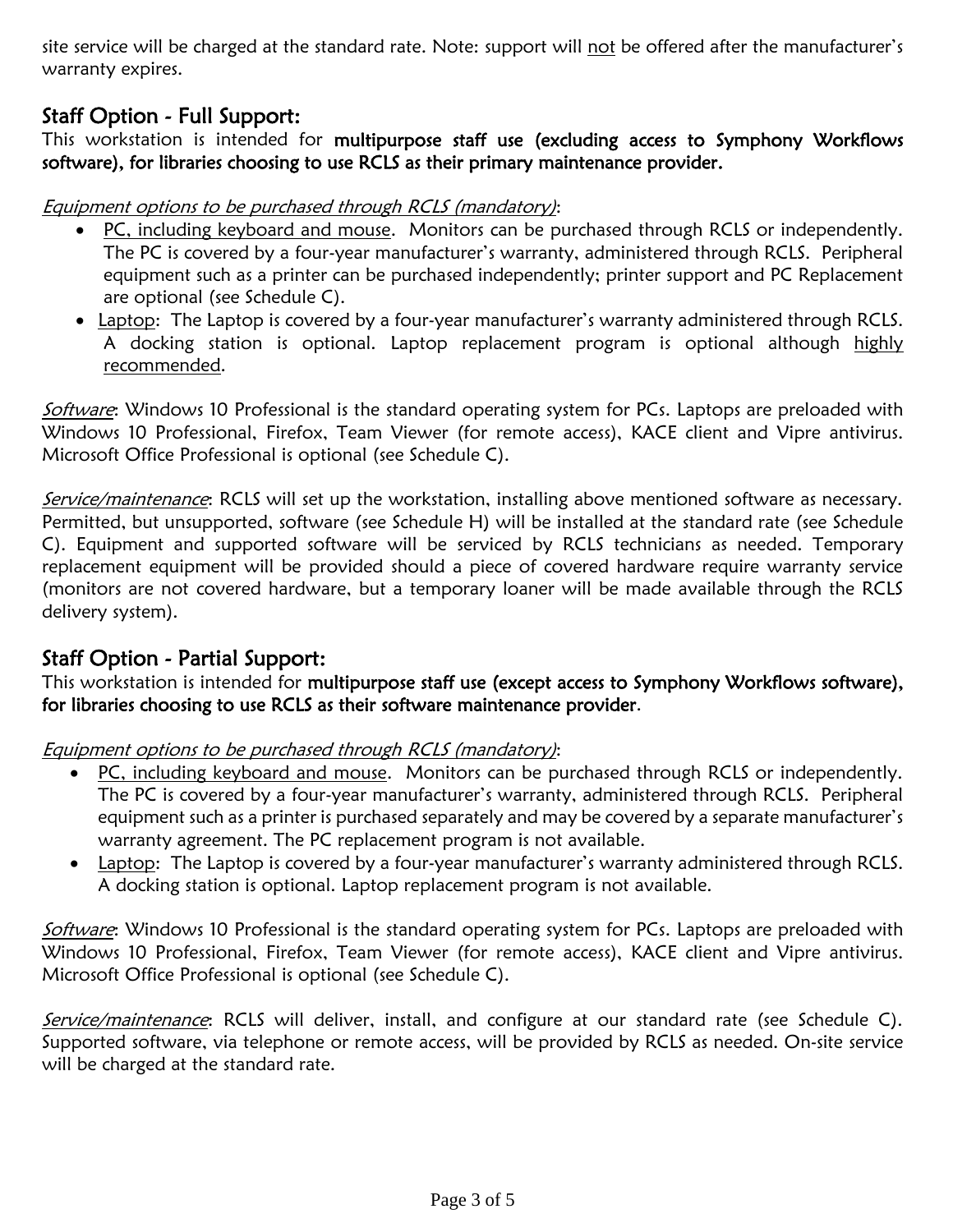### EnvisionWare:

EnvisonWare is an optional software add-on to existing workstations which help the library manage printing and public access computer usage.

**Equipment:** This software can only be installed on workstations which meet the EnvisionWare specifications. Envisionware is verified for the Windows 10 Professional operating system on laptops, but an Envisionware software upgrade may be required.

Service: RCLS will install EnvisionWare software at the standard rate (see Schedule C). RCLS will also provide the software to libraries without installation, if libraries choose to install the software on their own.

Maintenance: Telephone, remote access and on-site support are available for workstations at the standard hourly rate (see Schedule C).

### EnvisionWare MobilePrint

EnvisionWare MobilePrint is an optional service available on a subscription basis. This option requires EnvisionWare version 4.9 or higher. RCLS will install MobilePrint. Call for quotation.

### Peripherals

RCLS will provide telephone and onsite service for printers, barcode readers, and servers with an annual maintenance contract or charged at the standard rate (see Schedule C).

#### Telecommunications charges are separate. See Schedule I.

### Notes:

- NOTE 1: RCLS will provide service for computers purchased through RCLS, which do not have maintenance agreements, at the standard rate (see Schedule C). The standard rate covers only labor, all parts will be billed separately. This type of service request will receive a lower service priority than workstations covered by maintenance agreements.
- NOTE 2: Libraries may choose to purchase and maintain their own equipment and software for public and multi-purpose staff use. RCLS will service all such hardware for the usual RCLS fee, only if it was purchased through RCLS. See Schedule C.
- NOTE 3: Labor costs will be included in the maintenance fee for all of the above workstations, in an amount contingent on the level of service provided (see Schedule C).
- NOTE 4: Add-ons to support multi-media or unique configurations for access to designated software or web-based resources may increase maintenance time and would increase the cost of service for workstations not covered by a full service maintenance agreement.
- NOTE 5: RCLS will provide EnvisionWare support for workstations which are not purchased through RCLS. Any EnvisionWare support is billed at the standard rate. Hardware repair will be as stated in Note 2.
- NOTE 6: Consulting services are available from the ANSER staff at no charge.